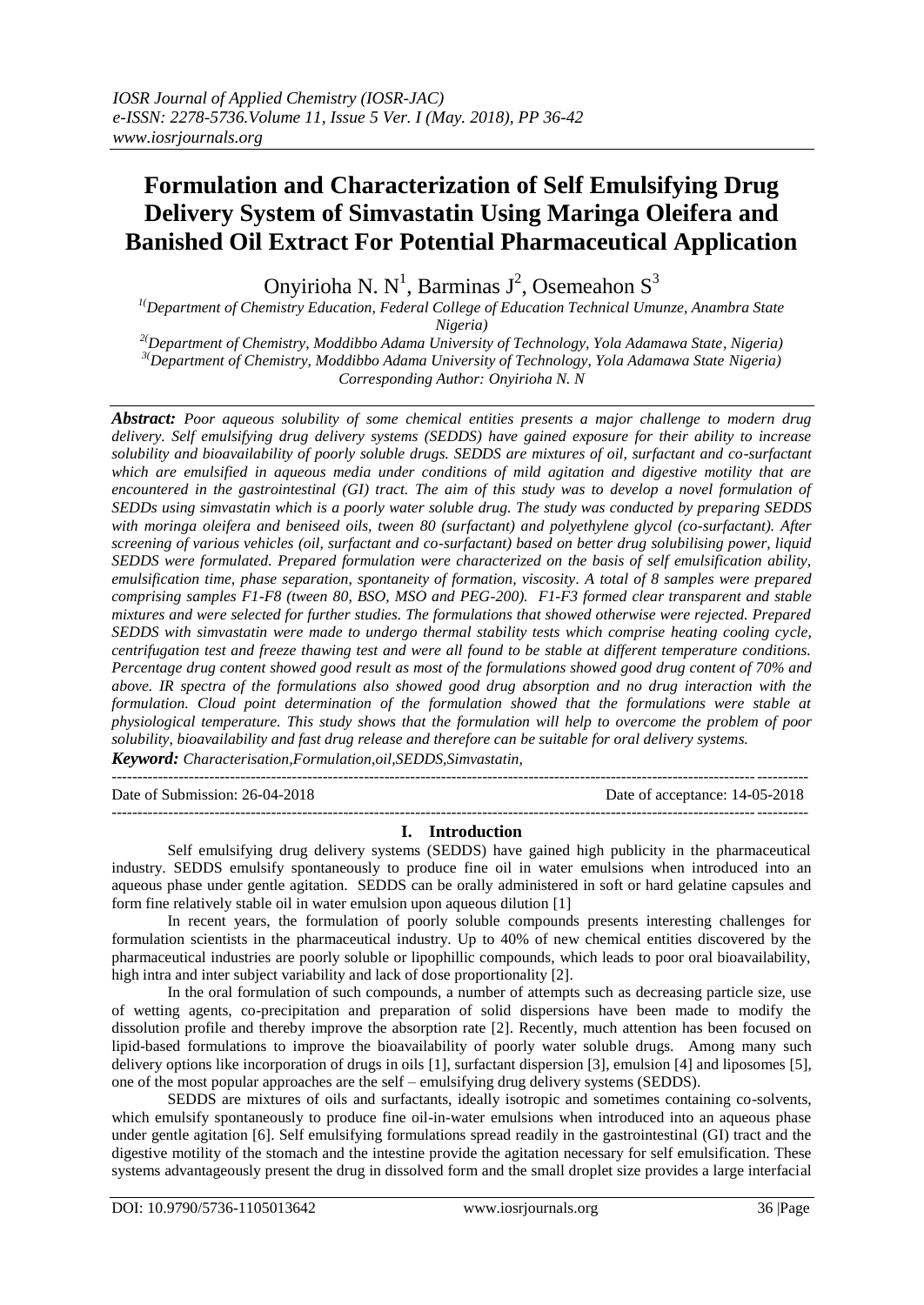area for the drug absorption [7]. SEDDS typically produce emulsions with a droplet size between 100 – 300nm while self microemulsifying drug delivery systems (SMEDDDs) form transparent microemulsions with a droplet size of less than 50nm. When compared with emulsions, which are sensitive and metastable dispersed forms, SEDDS are physically stable formulations that are easy to manufacture. Thus, for lipophillic drug compounds that exhibit dissolution rate – limited absorption, these systems may offer an improvement in the rate and extent of absorption and result in more reproducible blood – time profiles [6].

With a large variety of liquid or waxy excipients available, ranging from oils through biological lipids, hydrophobic and hydrophillic surfactants, to water soluble co-solvents, there are many different combinations that could be formulated for encapsulation in hard or soft gelatin or mixtures which disperse to give fine colloidal emulsions.

This study aims at exploring the potential of using moringa oleifera and beniseed oil extract in formulating a self emulsifying drug delivery system using simvastatin as the therapeutic drug.

## **II. Materials and methods**

Moringa oleifera and beniseed were both purchased at jimeta main market in Yola Adamawa state. The surfactant (tween 80) was purchased from Manlec scientific merchant in jimeta yola. The drug simvastatin was obtained as a gift from Pharmacist Vitalis Onyirioha of Ovis pharmaceutical ltd jimeta yola. All other chemicals used were of analytical grade. Pods and shells of moringa and beniseed were removed manually and the seed were grounded in a domestic blender.

#### **2.1 Formulation design**

A total of eight (8) formulations were prepared comprising samples F1-F8 which is composed of tween 80, moringa seed oil (MSO), beniseed oil (BSO) and poly ethylene glycol 200 (PEG-200). The produced blends were then stirred continuously and left to equilibrate for 24 hrs at ambient temperature to obtain a homogeneous isotropic mixture. The SEDDS formulations were stored at ambient temperature until further use.

## **2.2 Characterisation of SEDDS**

2.2.1 Determination of Emulsification time

The emulsification time i.e the time required for the pre-concentrates to form micro emulsion upon dilution were monitored by visual observation. The emulsification time of SEEDS were determined by dispersing formulation in 500ml of purified water at 37°c in USP dissolution apparatus type II (paddle type) at 50rpm.

## **2.3 Solubility of drug**

The solubility of the drug in the different oils (MOO and BSO), was determined by dissolving an excess amount of the drug in 500 mg of each of the oils, surfactants, co-surfactant in stoppered vials. The mixtures were continuously stirred using vortex mixer for 10 min and kept at  $37^{\circ}C \pm 0.5^{\circ}C$  in a water bath shaker for 72 h to attain equilibrium. The equilibrated samples were centrifuged (3000rpm for 15 min)

and supernatant were filtered through 0.45µm membrane filter and diluted with mobile phase. Drug content was quantified using ultraviolet-visible (UV-VIS) spectrophotometer at 296nm [8].

## **2.4 Screening of components**

Screening of the tween 80 was done on the basis of percent transmittance. Emulsification ability of the surfactants was assessed by adding each; 300 mg to MOO and BSO (300 mg). The mixture was gently heated to 40-45<sup>o</sup>C for 30 s to achieve homogenization. Out of this mixture, 50 mg was weighed and diluted up to 50 cm<sup>3</sup> with double distilled water to yield fine emulsion. The resulting mixture was observed visually for the relative turbidity. The emulsion was allowed to stand for 2 h and transmittance was assessed by UV-VIS spectrophotometer at 638nm, using double distilled water as blank.

## **III. Preparation of Self-Emulsifying Drug Delivery Systems (Seeds)**

The amount of oil, surfactant and co-surfactant to be taken were decided on the basis of micro emulsification region obtained by visual observations made on the SEDD formulations. The formulations that showed clear transparent appearance, were completely miscible, did not show any phase separation, were homogeneous, were selected for preparation with simvastatin,.

Simvastatin was accurately weighed into screw-capped glass vials and dissolved in oil. The mixture was warmed in a water bath at 37°C. Surfactant and co-surfactant were added to the mixture and stirred for 10 min using a magnetic bar. The formulations were further sonicated at 45°C for 15 min. Three formulations (F1- F3) with different concentrations of oil, surfactant and co-surfactant, each containing simvastatin at a final loading of 40 mg and 20 mg drug was prepared [9].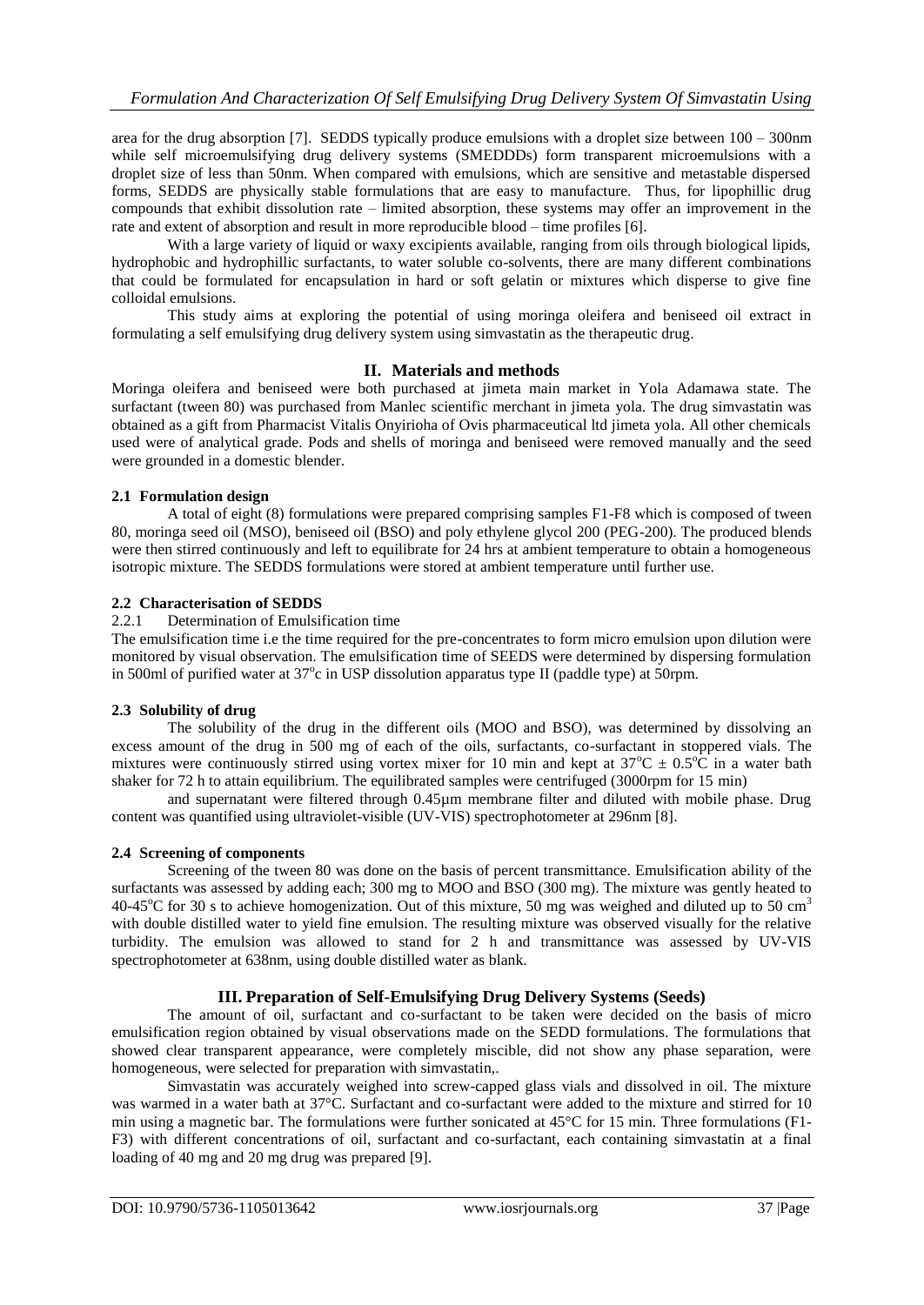## **3.1 Physicochemical characteristics of self-emulsifying drug delivery system**

## 3.1.1 Drug content

3.1.2 Self-emulsifying drug delivery system containing simvastatin was added in 50 mL volumetric flask containing methanol and mixed well with shaking and was sonicated for 10-15 min. 0.1 mL of this solution was diluted with 25 cm<sup>3</sup> fresh methanol and the percentage drug content was determined using UV- spectrophotometer at  $\lambda_{\text{max}}$  296 nm [10].

#### 3.1.3 Thermal stability studies of SEDD

Each formulation of SEDD containing different ratios of oil, surfactant and co-surfactant were taken in a test tube and diluted with 10ml of distilled water at  $37^{\circ}$ C. The thermal stability study was determined by carrying out heating cooling cycle, centrifugation test and freeze thaw cycle.

## 3.1.4 Heating cooling cycle

Six cycles between refrigeration temperature of 4°C and 45°C, with storage at each temperature for not less than 48 hrs was studied. The stable formulations were subjected to centrifugation test.

#### 3.1.5 Centrifugation test

Passed SMEDDS were centrifuged at 3500 rpm for 30 min using digital centrifuge. If SMEDDS did not show any phase separation, it will be taken for freeze-thaw stress test.

## 3.1.6 Freeze thawing

Freeze thawing was employed to evaluate the stability of formulations. The formulations were subjected to 3-4hrs of freeze thaw cycles, which include freezing at  $-4^{\circ}$ c for 24hrs followed by thawing at  $40^{\circ}$ c for 24hrs.

## 3.1.7 Viscosity determination

20 g of each of formulation of SMEDDS were weighed and transferred to beaker and the viscosity of the formulation was determined with the help of Brookfield Viscometer DV- E model spindle no 6, at 10 rpm for 5 min and the corresponding dial reading on the viscometer were noted.

#### 3.1.8 Cloud point measurement

The SEDDS formulations were diluted with distilled water in the ratio of 1:250, placed in a water bath and their temperature was increased gradually. Cloud point was measured as the temperature at which there was a sudden appearance of cloudiness visually studied

## **IV. Results and Discussion**

## **Formulation of self emulsifying drug delivery system (sedds)**

Different formulations of SEDDS were produced. 8 different samples of SEDDS formulations were produced comprising:

SAMPLE F: 8 formulations of F1-F8 comprising tween 80, MSO, BSO and PEG 200

| Table 1; formulation of self emulsifying drug delivery system |           |                  |                |                      |  |  |  |
|---------------------------------------------------------------|-----------|------------------|----------------|----------------------|--|--|--|
| <b>Formulations</b>                                           | MSO in ml | <b>BSO</b> in ml | Tween 80 in ml | <b>PEG 200 in ml</b> |  |  |  |
| F1                                                            | $0.5\,$   | 0.5              |                |                      |  |  |  |
| $_{\rm F2}$                                                   | 0.5       | 0.5              |                |                      |  |  |  |
| F3                                                            | 0.5       | 0.5              |                |                      |  |  |  |
|                                                               | 0.5       | 0.5              |                |                      |  |  |  |
| F5                                                            | 0.5       | 0.5              |                |                      |  |  |  |
| F6                                                            | 0.5       | 0.5              |                |                      |  |  |  |
| F7                                                            | $0.5\,$   | $0.5\,$          |                |                      |  |  |  |
|                                                               |           |                  |                |                      |  |  |  |

#### **4.1 Screening study**

#### **Table 2: Data showing solubility of simvastatin in each of the components**

| Vehicle        | Solubility of symvastatin |  |
|----------------|---------------------------|--|
| <b>PEG 200</b> | 97.8                      |  |
| Tween 80       | 72.1                      |  |
| BSO<br>MSO     | 65.3                      |  |
|                | 62.9                      |  |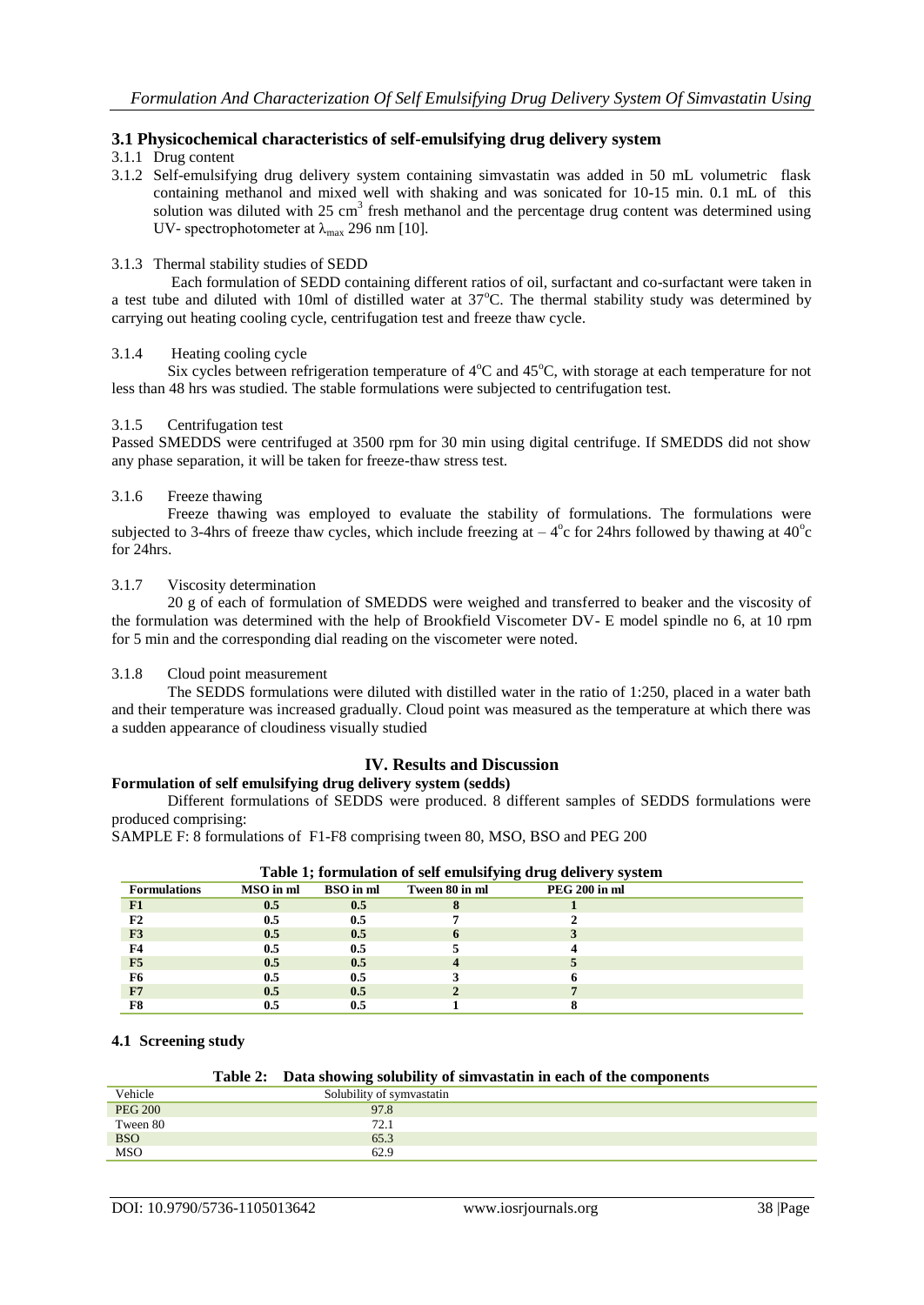Drug loading per formulation is a critical design factor which can be dependent on its solubility in various formulation components. Drug may be solubilized in the oily core and/or on the interface of these structures, so the selected vehicles should have a good solubilizing power to the drug. As a pre-formulation step, drug solubility in different components was determined visually till no drug crystals were detected indicating that it was dissolved. The selected oils have fair fluidity, proper self-emulsification properties and are efficiently digested. The surfactants have similar high solubilizing properties with those of Labrasol and curcumin [11].

Regarding the co-surfactant (PEG-200) according to earlier report [12], the co-surfactant can lower the interfacial tension of the surfactant in micro emulsions resulting in a more flexible and dynamic layer. The drug in this energy rich system can diffuse across the flexible interfacial surfactant film between the phases: a thermodynamic process that increases partitioning and diffusion. It can decrease the fluidity of SEDDS, enhance drug incorporation into the SEDDS, improves self-emulsification properties and possesses penetration enhancement effect [13]. It can also reduce the required amount of surfactant [14].

The self-emulsifying formulation consisted of BSO, MSO (oil), tween 80 (surfactant), PEG 200 (cosurfactant). Each showed a clear and monophasic liquid at ambient temperature when introduced to an aqueous phase. This is important because good solvent property is desired in order to allow presentation of the drug in solution. Tween 80 is highly hydrophilic due to the presence of polyoxyethylene chain in the molecule of tween [9].

## **4.2 Preparation and assessment of self- emulsification of sedds**

SEDDS were prepared and their self-emulsifying properties were visually observed. These systems should be a clear, monophasic liquid when introduced into aqueous medium and should have good solubilizing properties to present the drug in a solution. Also individual components should have good miscibility with each other to produce a stable formulation. The visual grading of the process of self-emulsification upon dilution is shown below.

|                |          |                            |      | Sample F                  |             |             |  |
|----------------|----------|----------------------------|------|---------------------------|-------------|-------------|--|
| Formulation    | Mutual   | Spontaneiity               |      | Homogenity Dispersibility | Appearance  | Overall     |  |
|                |          | Miscibility of formulation |      |                           |             | performance |  |
| F1             | Miscible | Good                       | Good | Good                      | Transparent | Good        |  |
| F2             | Miscible | Good                       | Good | Good                      | Transparent | Good        |  |
| F <sub>3</sub> | Miscible | Good                       | Good | Good                      | Transparent | Good        |  |
| F <sub>4</sub> | Miscible | Good                       | Good | Good                      | Milky       | Good        |  |
| F <sub>5</sub> | Miscible | Good                       | Poor | Poor                      | Milky       | Poor        |  |
| F <sub>6</sub> | Miscible | Good                       | Poor | Poor                      | Milky       | Good        |  |
| F <sub>7</sub> | Miscible | Good                       | Good | Good                      | Milky       | Good        |  |
| F8             | Miscible | Good                       | Good | Good                      | Milky       | Poor        |  |

# **Table 3: Visual grading of the process of self emulsification**

Sample F1-F3 gave good stable transparent mixture. Sample F4 gave a stable turbid mixture. Samples F1-F3 were accepted as SEDDS/SMEDD. Samples F5-F7 formed poor formulations because they phase separated and formed suspended particles. Sample F8 gave moderate stable milky formulations

## **Selected sedds formulations for further studies**

Sample A: F1-F3, Comprising tween 80, MSO, BSO and PEG-200

#### **4.3 Emulsification time and viscosity:**

The rate of emulsification is an important index for the assessment of the efficiency of emulsification [15], that is the SEDD should disperse completely and quickly when subjected to aqueous dilution under mild agitation. The result of the emulsification times and viscosities obtained for the selected formulations for the different Beniseed/*Moringa*/tween 80/PEG-200 compositions is presented in table 4

| Table 4: Evaluation parameters for the developed sedds |                                                    |  |                                 |  |  |  |
|--------------------------------------------------------|----------------------------------------------------|--|---------------------------------|--|--|--|
| <b>Formulations</b>                                    | Oil/surfactant/Co-<br><b>Surfactant proportion</b> |  | Mean EM (sec) Dynamic viscosity |  |  |  |
|                                                        |                                                    |  |                                 |  |  |  |
| F1                                                     | 10/80/10                                           |  | 0.0317                          |  |  |  |
| F <sub>2</sub>                                         | 10/70/20                                           |  | 0.0254                          |  |  |  |
| F3                                                     | 10/60/30                                           |  | 0.0254                          |  |  |  |

#### Also all the formulations recorded emulsification time below 1 min. This result shows a very good performance of all the selected SEDDS formulations as it agrees with the study where 2 mins was used as an evaluation index by some researchers in the emulsification process [10]. A trend observed from the result above showed a noticeable increase in emulsification time as the surfactant concentration increases. In the work of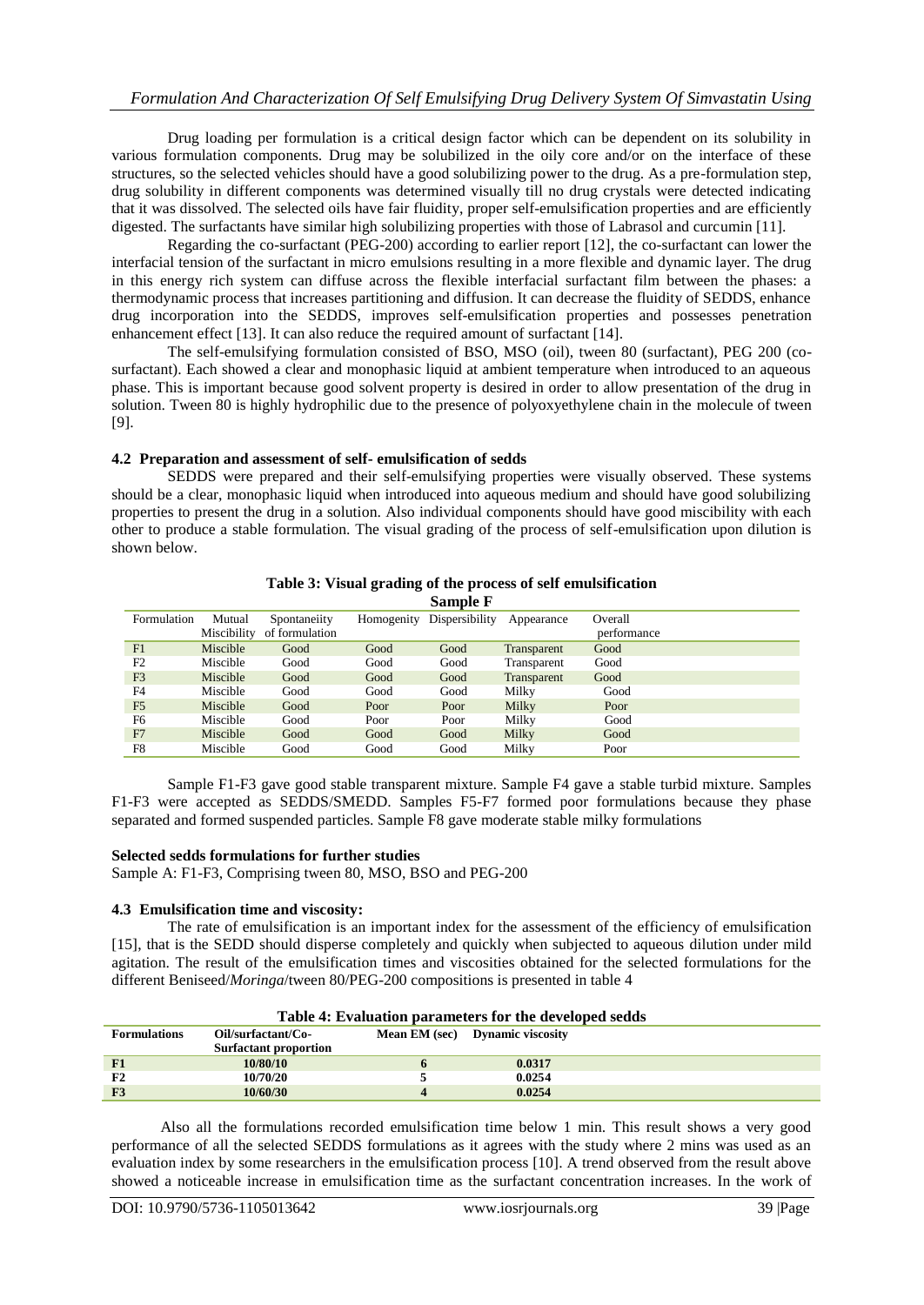[16], they used only oil and surfactant without a co-surfactant and obtained highest emulsification time of 1 min and 54 sec which was attributed to effect of the surfactant on the formulation due to its high viscosity. Looking at viscosities in table 4, some solvents like tween 80 have a high viscosity [17] and in this study, its use as a surfactant with a gradual increase in its concentration in the various SEDDS formulations resulted in incremental viscosities and corresponding increase in emulsification time recorded.

## **4.4 Solubility of drug in oil, surfactant and co-surfactant:**

The oil, surfactant and co-surfactants were screened on the basis of maximum drug solubility. This is important in the case of oral formulation development because of other components in solubilisation of target dose could lead to risk of drug precipitation in the GI lumen due to lowering of solvent capacity. The MSO and BSO showed good solubility of the drug as there was no precipitation of the drug. PEG also showed good solubility as there was no precipitate. Drug loading is a key factor for the selection of the suitable formulation. A good balance between drug loading and efficient emulsification is required. In this case, the simvastatin can be to have a good wetting property.

| Table 5: Formulation of sedd with simvastatin<br>4.5 |                                                                                 |  |  |    |    |  |
|------------------------------------------------------|---------------------------------------------------------------------------------|--|--|----|----|--|
|                                                      | Formulation Drug (simvastatin) MSO in ml BSO in ml Tween 80 in ml PEG 200 in ml |  |  |    |    |  |
|                                                      |                                                                                 |  |  | 80 |    |  |
|                                                      | 20                                                                              |  |  | 70 | 20 |  |
|                                                      | 40                                                                              |  |  | 60 |    |  |



**IR spectra of the formulation**

Fig 1. IR spectra of formulation F comprising: S (Simvastatin), F1 (MSO + BSO + tween 80 + PEG 200, F2  $(MSO + BSO +$  tween  $80 + PEG 200 +$  Simvastatin.

IR spectra of the formulation shows the complete incorporation of the drug within the formulation and also indicating that there is no chemical interaction within the formulation.'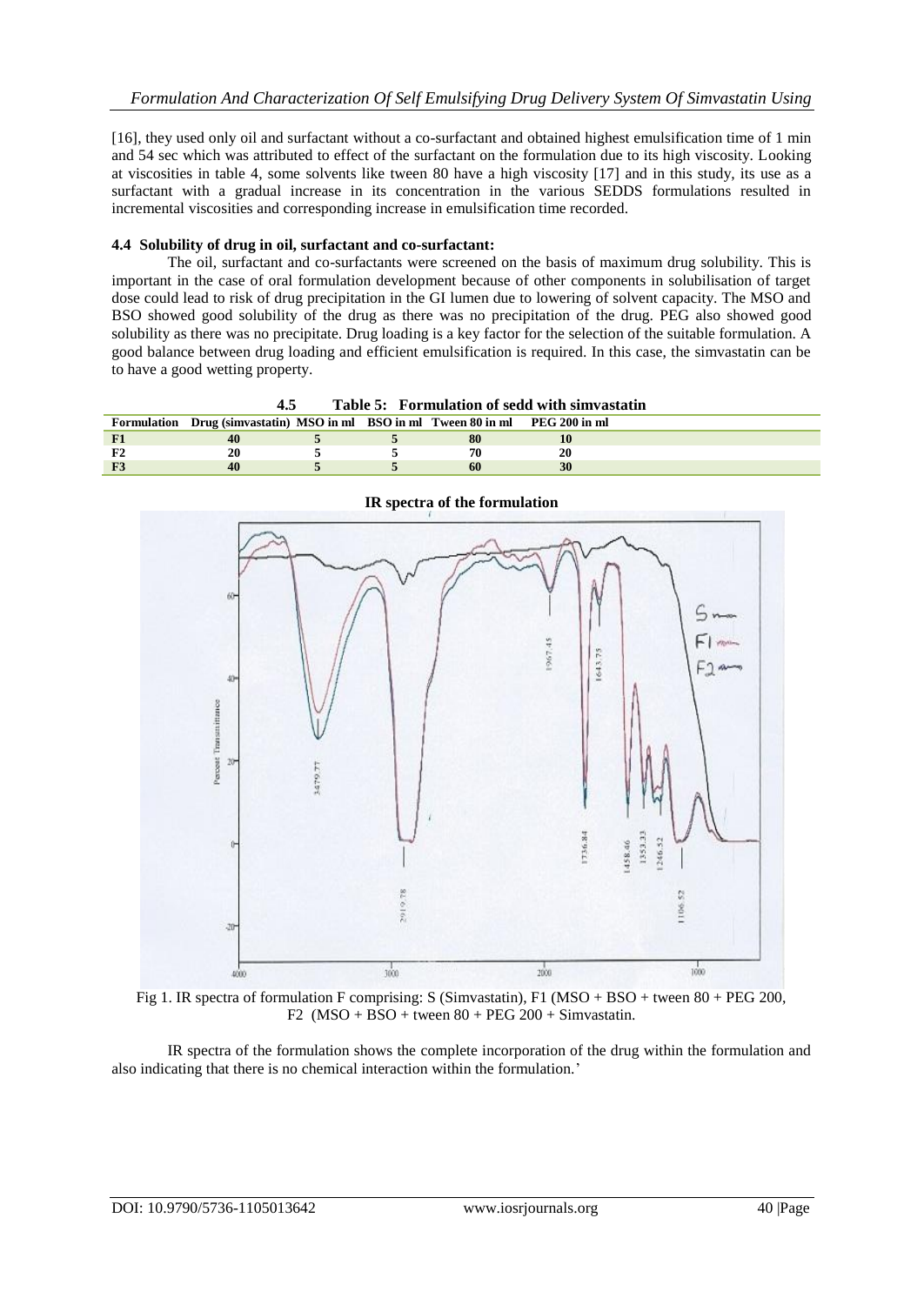#### **4.6 Drug content**

| Table 8: Data showing percent drug content of the formulations |             |                     |                     |  |  |  |
|----------------------------------------------------------------|-------------|---------------------|---------------------|--|--|--|
| <b>Formulations</b>                                            | Abs of drug | Abs of formulations | Percentage (%) drug |  |  |  |
|                                                                |             |                     | <b>Content</b>      |  |  |  |
| F1                                                             | 0.432       | 0.329               | 76                  |  |  |  |
| F2                                                             | 0.432       | 0.300               | 75                  |  |  |  |
| F3                                                             | 0.432       | 0.320               | 74                  |  |  |  |

In all the formulations the drug was well absorbed showing the highest drug content of 76%. The good solubility of the drug in the surfactant, co-surfactant and oil together with proper S/CoS/oil combination may be the causes of the high drug loading in the above formulations.

#### **4.7 Thermal stability test**

All the 3 samples passed the thermal stability test. These formulations were used for further studies. The thermal stability study was designed to identify and avoid the unstable systems. SMEDDS are thermodynamically stable systems and are formed at a particular concentration of oil, surfactant and cosurfactant, with no phase separation, no creaming or cracking. It is the thermal stability which differentiates nano or microemulsion from emulsions that have kinetic stability and will eventually phase separate [18].

#### **4.8 Cloud point determination of self emulsifying drug delivery system**

Cloud point is that temperature that there is sudden appearance of cloudiness visually. All the 3 formulations had their cloud points higher than 85<sup>0</sup>C which shows that these formulations are stable at physiological temperature. Other formulations had their cloud points below  $50^{\circ}$ C which showed that there was phase separation below that temperature. This may be due to drug precipitation [18].

#### **V. Conclusion**

In this novel o/w type of SEDDS prepared using moringa oleifera and beniseed in combination with the non ionic surfactant tween 80 in the various proportions, micro emulsions with very low emulsification times below 2 mins (120 sec) were achieved. Three formulations from the sample were very stable. The viscosities of the formulations were shown to be related to the emulsification time. The developed formulation containg moringa and beniseed oil at different concentration of the surfactant/co-surfactant ratios is expected to be welcome and novel addition to the clinical trials for the delivery of poorly water soluble drugs. Further study is required in the area of the release profile of this formulation to ascertain the rate at which the embedded drug is released from the system for easy regulation.

#### **References**

- [1]. Burcham D.L, Maurin M.B, Hausner E.A, Huang S.M. Improved Oral Bioavailability of the Hypocholesterolemic DMP 565 in Dogs following Oral Dosing in Oil and Glycol Solutions. Biopharm Drug Dispos; 18, 1997, 737
- [2]. Bhatt, P.P. "Osmotic Drug Delivery Systems for Poorly Soluble Drugs," The Drug Delivery Companies Report Autumn/Winter, 2004, 26–29.
- [3]. [3] Serajuddin, A.T., Sheen, P.C., Mufson, D., Bernstein, D.F., Augustine, M.A. Effect of vehicle amphiphilicity on the dissolution and bioavailability of a poorly water soluble drug from solid dispersion. J Pharm Sci, 77, 1988, 414-7.
- [4]. Meyers, R.A., Stella, V.J. Systemic bioavailability of penclomedine (NSC-338720) from oil in water emulsions administered intraduodenally to rats. Int J Pharm, 78, 1992, 217-26.
- [5]. Schwendener, R.A., Schott, H. Lipophilic arabionfuranosyl cytosine derivatives in liposomal formulations of oral and parenteral antileukemic therapy in the murine L 1210 leukemia model. J Cancer Res Clin Oncol, 122, 1996, 723-6
- [6]. Gursoy, N., Garrigue, J.S., Razafindratsita,A., Lambert, G., Benita, S. Excipients Effects on In Vitro Cytotoxicity of a Novel Paclitaxel Self Emulsifying Drug Delivery System. J Pharm Sci; 92, 2003, 2420-7.
- [7]. Sha, N.H., Carvajal, M.T., Patel, C.I., Infeld, M.H. Self emulsifying drug delivery system (SEDDS) with polyglycolised glycerides for improving in vitro dissolution and oral absorption of lipophilic drugs. Int J Pharm. 106, 1994, 15-23.
- [8]. Cho, W., Kim, M.S., Kim, J.S., Park, J., Park, H.J., Cha, K.H. Optimised formulation of solid self microemulsifying sirolimus delivery systems. Int J Nanomedicine; 8, 2013, 1673-82
- [9]. Patel, A. Preparation and In Vivo Evaluation of SMEDDS (Self) Microemulsifying Drug Delivery system) Containing Finofibrate. AAPSJ; 9, 2007, 344-52.
- [10]. Khoo, S.M., Humberstone, A.J., Porter, C.J., Edward, G.A., Charman, W.N. Formulation Design and Bioavailability Assessment of Lipid Self Emulsifying Formulation of Halofantrine. International Journal of Pharmaceutics; 167, 1998, 155-64.
- [11]. Setthacheewakul, S., Mahattanadul, S., Phadoongsombut, S.P., Ichayakorn, W., Wiwattanapaptee, R. Development and Evaluation of Self Emulsifying Liquid and Pellet Formulations of Curcumin and Absorption Studies in Rats. (2010).
- [12]. Trota, M., Gallarate, M., Pattarino, F., Carloti, M.E. Investigation of the Phase Behaviour of Systems Containing Lecithinand 2-acyl lysolecthin Derivatives. Int J Pharm, 190, 1999, 83-89
- [13]. Pouton C.W., Porter, C.J. Formulation of Lipid-based Delivery System for Oral Administration. Methods and strategies. Adv Drug Deliv Rev, 60, (2008).2008, pp 625-637.
- [14]. Yuan, Y., Li, S.M., Mo, F.K., Zhong, D.F. Investigation of Micro emulsion System for Transdermal Delivery of Meloxicam. Int J Pharm, 321, 2006, pp 117-123.
- [15]. Pradeep, P., Prasad, J., Anant,P. Effect of Formulation Variables on Preparation and Evaluation of Gelled self-Emulsifying Drug Delivery Systems (SEDDS) of Ketoprofen. AAPS PharmSciTech.5(3), 2004, 1-7